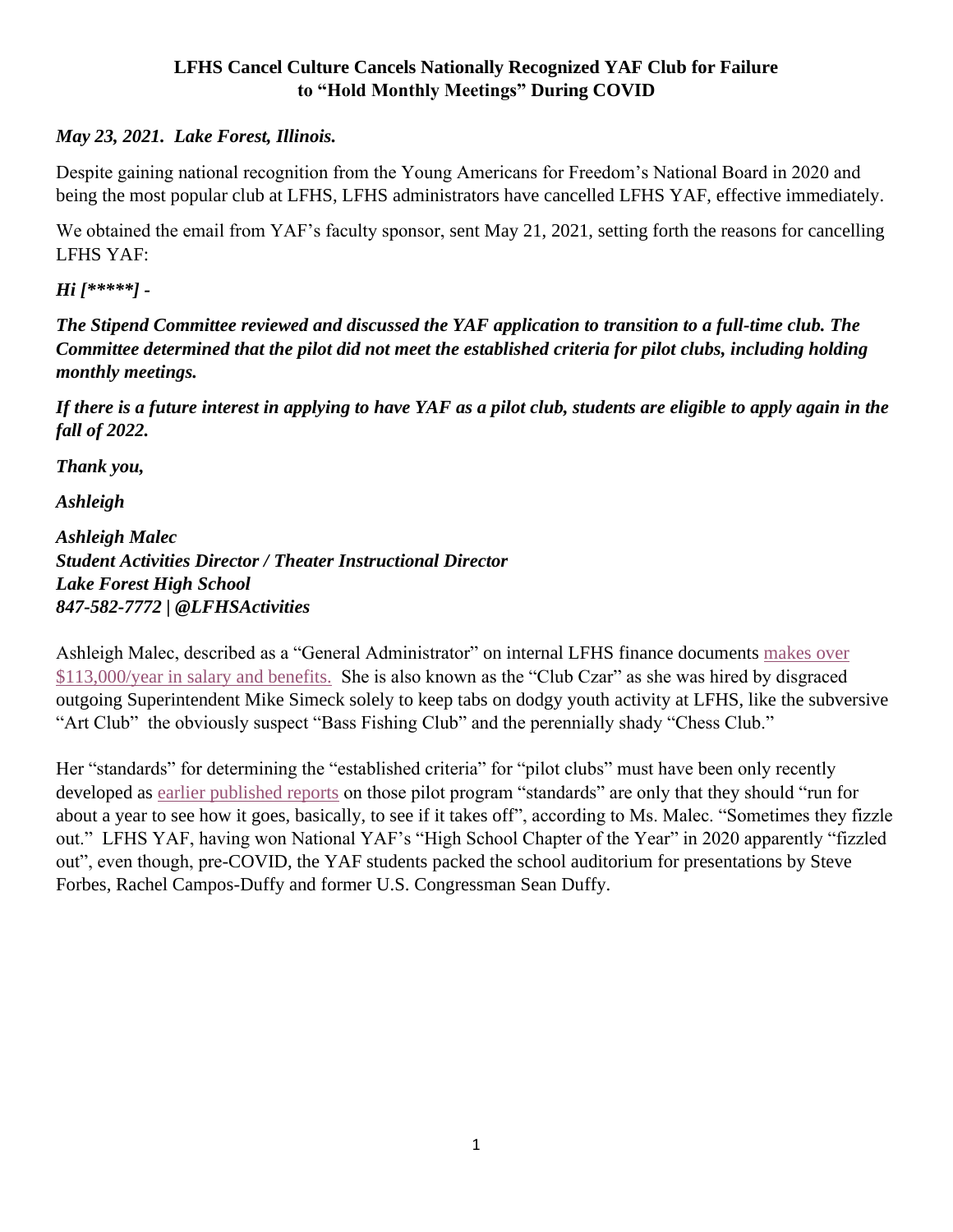In the era of COVID it is heartening to know the Stipend Committee is holding fast to pre-COVID criteria for student life, even while the rest of the LFHS community, and the entire planet, have adapted new "criteria" defining acceptable progress. Many wonder why Ms. Malec is still employed, having failed to live up to the "established criteria" that she show up for work every morning in 2020.



Also sitting on the "Stipend Committee" to decide which clubs are cancelled and which are not are outgoing principal Chala ["No Love for YAF Chapter"](https://www.youtube.com/watch?v=TJOPxE-nwZI) Holland, and the incoming and outgoing head of the LFHS teachers' union, ostensibly to merely "set the stipend" for the sponsor of a given LFHS club.

According to the current LFHS YAF sponsor, the YAF club did not meet in April due to the illness of some students and the start of Spring sports season outside after 12 months' inactivity. Unnamed sources opined that after 12 months indoor in front of computer screens, many students shockingly opted to go outside and engage in sports rather than attend the April YAF meeting.

Currently under investigation is whether other "pilot clubs", like the dubious "Life Focus Club", lethal "Yo-Yo Club" and ruthless "Investment Club" will escape Ms. Malec's eagle-eyed surveillance and live up to pre-COVID, "established criteria" for their continued existence.

Many suspect the "Stipend Committee" is illegally and unconstitutionally exercising viewpoint discrimination against YAF club members based on the LFHS Administration's opposition to the YAF Chapter in the first place.



Lawsuits against LFHS for unconstitutional viewpoint discrimination will cost District taxpayers thousands of dollars in legal fees and ultimate awards. It is unfortunate Ms. Malec and the Stipend Committee did not attend "Constitution Club" in their youth.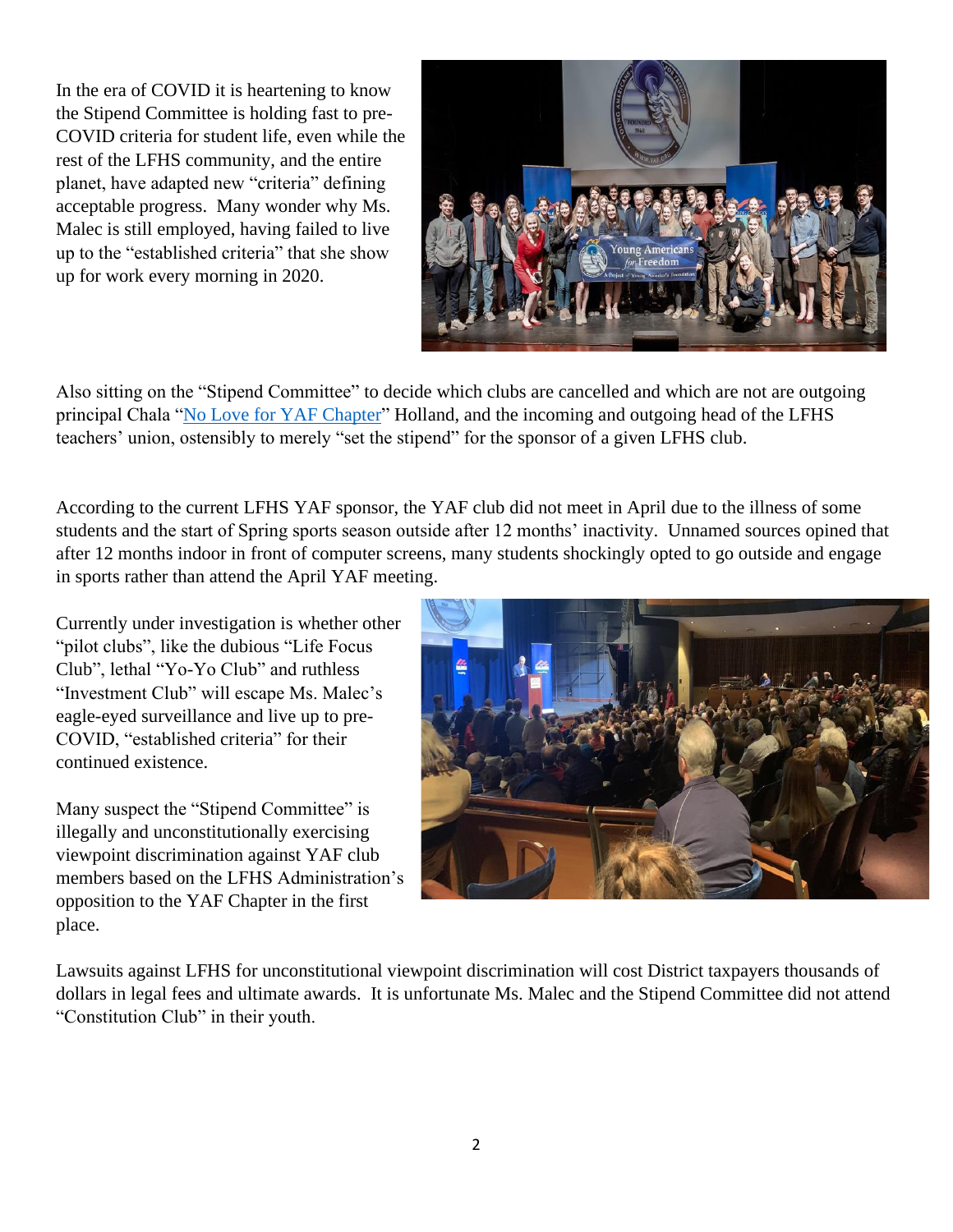## **YAF History at LFHS Shows Institutional and Unconstitutional Opposition**

For several months, students battled teachers, administrators and anti-speech community members at Lake Forest High School and finally, in 2019, a Young Americans for Freedom chapter finally succeeded in gaining permission to meet as an official "club" at LFHS. Conversely, the high school Democrat Club at LFHS was approved within weeks.

Packing the school auditorium with students anxious to hear talks from Rachel Campos-Duffy, former U.S. Congressman Sean Duffy and Steve Forbes, the LFHS YAF chapter hit the ground running in 2019 and became the most popular club at LFHS. It was on track for even better programming before COVID hit.

But there was plenty of institutional opposition from the start. YAF filed a Freedom of Information Act (FOIA) request to the school to uncover it, as did the author of this piece.

"I question whether this group is appropriate for our school and students," one teacher at Lake Forest High School said in an internal email obtained by Young America's Foundation.

In another internal email, a teacher inquired about the "premise" of the group, stating "to be forthcoming and transparent, a group was formed earlier this year with extreme politics and ideals, mostly dealing with hate, racism, and homophobia, and certainly I am not comfortable with a group like that again."

Those "extreme politics and ideals" included planting American flags on the LFHS front lawn to commemorate the victims of the 9/11 strikes in New York, Washington and Pennsylvania and later, when not allowed at LFHS in 2019, planting those flags at Lake Forest's Market Square in 2020.

In 2019, Alisa Giannelli, the co-founder of the YAF chapter at LFHS, said that two years earlier, a student tried to start a YAF chapter but was told that the group was "too controversial." She said that communication and endurance were key to ensuring the successful formation of the chapter this year, despite attempts to block it. [She stated that,](https://www.yaf.org/news/after-months-of-battling-administrators-lake-forest-high-school-yaf-chapter-gets-recognition/) "through consistent endurance and simple communication, we were able to prevail in communicating the true values of YAF."

According to [National YAF:](https://www.yaf.org/?s=lfhs) "LFHS YAF embodies what high school conservative groups should aspire to emulate. Lead by Chairman Alisa Giannelli, LFHS YAF worked exceptionally hard to become an institution in the town of Lake Forest, a suburb of Chicago. Beginning last year, the chapter fought for several months to achieve school recognition, with nearly 100 students showing up to gatherings and demanding that conservatives be allowed to organize on campus. After succeeding, much thanks to public pressure provided by students, parent, and the local community, the YAF chapter went on to carry out numerous projects including National YAF's flagship projects and community-oriented activism to address prevalent issues like abortion and socialism."